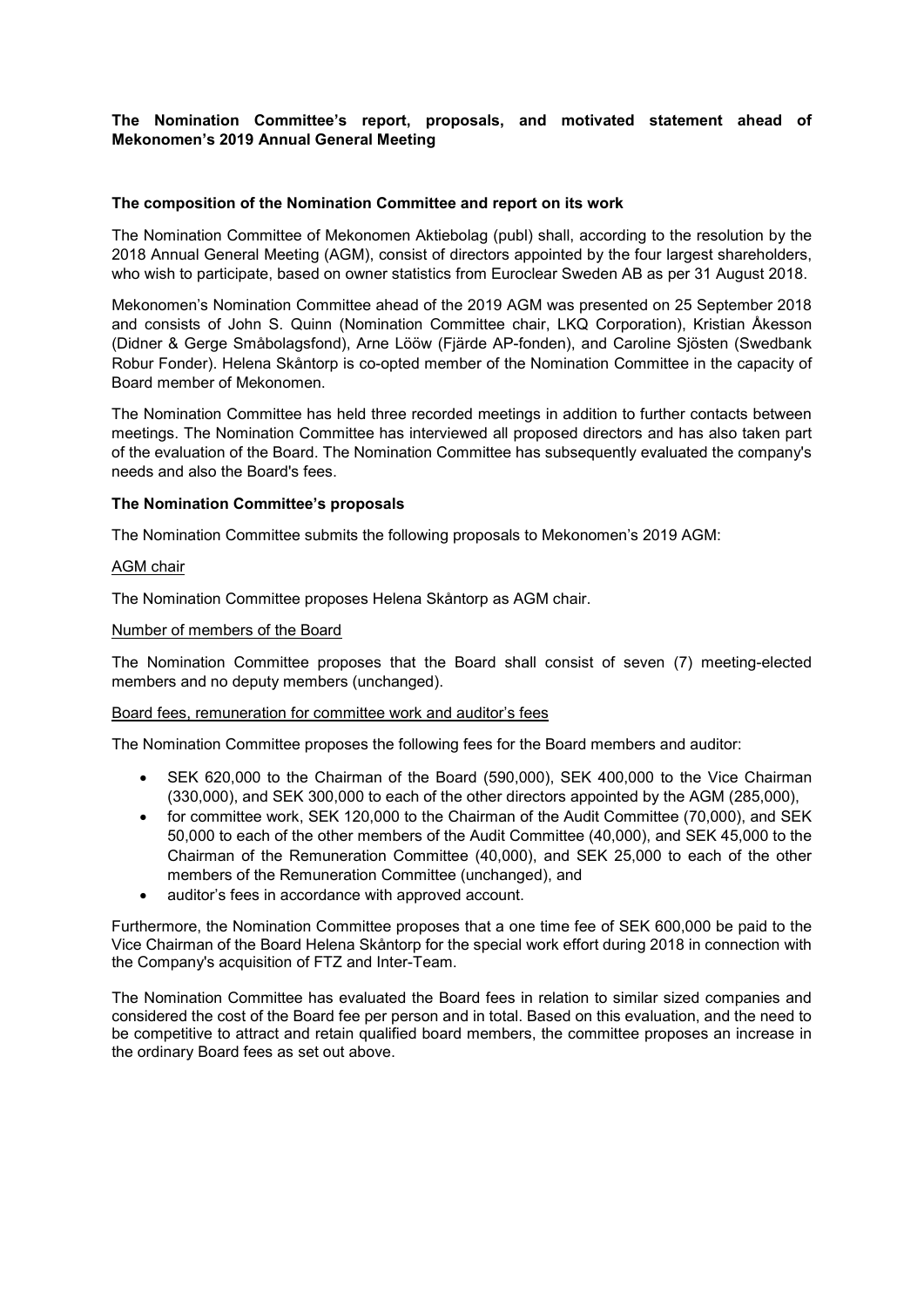#### Election of the Board and Chairman

The Nomination Committee proposes:

- re-election of directors Eivor Andersson, Kenny Bräck, Joseph M. Holsten, Magnus Håkansson, John S. Quinn and Helena Skåntorp,
- new-election of Arja Taaveniku as director of the Board, and
- re-election of John S. Quinn as Chairman of the Board.

The director Malin Persson has declined re-election.

The proposed Board members are presented with additional detail on the Company's website, www.mekonomen.com.

#### Election of auditor

The Nomination Committee proposes re-election of the auditing firm PricewaterhouseCoopers AB as the Company's auditor for the period until the end of the 2020 AGM. The auditing firm has informed the Company that Linda Corneliusson will be the auditor in charge, if re-elected. The proposal is in accordance with the Audit Committee's recommendation.

#### Current Instruction for the Nomination Committee

The 2018 AGM adopted an instruction for the Nomination Committee´s composition and work to apply until further notice. The Nomination Committee has evaluated the current instruction and proposes no change.

### **The Nomination Committee's motivated statement regarding its proposals for election of directors**

The Nomination Committee has, in its work, applied rule 4.1 of the Swedish Corporate Governance Code as its diversity policy.

The Nomination Committee considers that the current Board is well functioning and that its composition is appropriate for the Company. Apart from Malin Persson, who has declined re-election, the Nomination Committee therefore proposes re-election of the directors Eivor Andersson, Kenny Bräck, Joseph M. Holsten, Magnus Håkansson, John S. Quinn and Helena Skåntorp. In addition, the Nomination Committee proposes new-election of Arja Taaveniku as director of the Board.

Arja Taaveniku, born in 1968, has upheld various international leadership roles within the IKEA Group and has served as the CEO of the Ikano Group in Luxembourg. She recently left Kingfisher Plc in the United Kingdom where she was a member of Group Management for 3.5 years as Chief Officer and Supply Chain Officer. Arja Taaveniku has extensive strategic and operational experience from developing customer value propositions, managing complete value chains and leveraging on benefits of scale, and from leading large company transformations. She is an Executive MBA graduate from Stockholm School of Economics.

The Nomination Committee considers that the proposed Board has an appropriate composition with regards to the operations, phase of development and other relevant circumstances pertaining to the Company. A guiding principle for the proposal has been that the composition of the Board shall reflect and provide for such knowledge and experience that the Company's strategic development and operations may demand. The Nomination Committee has paid attention to the requirement for versatility and diversity within the Board and the requirement to achieve an equal gender balance. The proposed Board of Directors will continue to consist of 43 percent women and 57 percent men. It is the opinion of the Nomination Committee that the composition of the Board is well adapted to meet the demands of the Company's business activities.